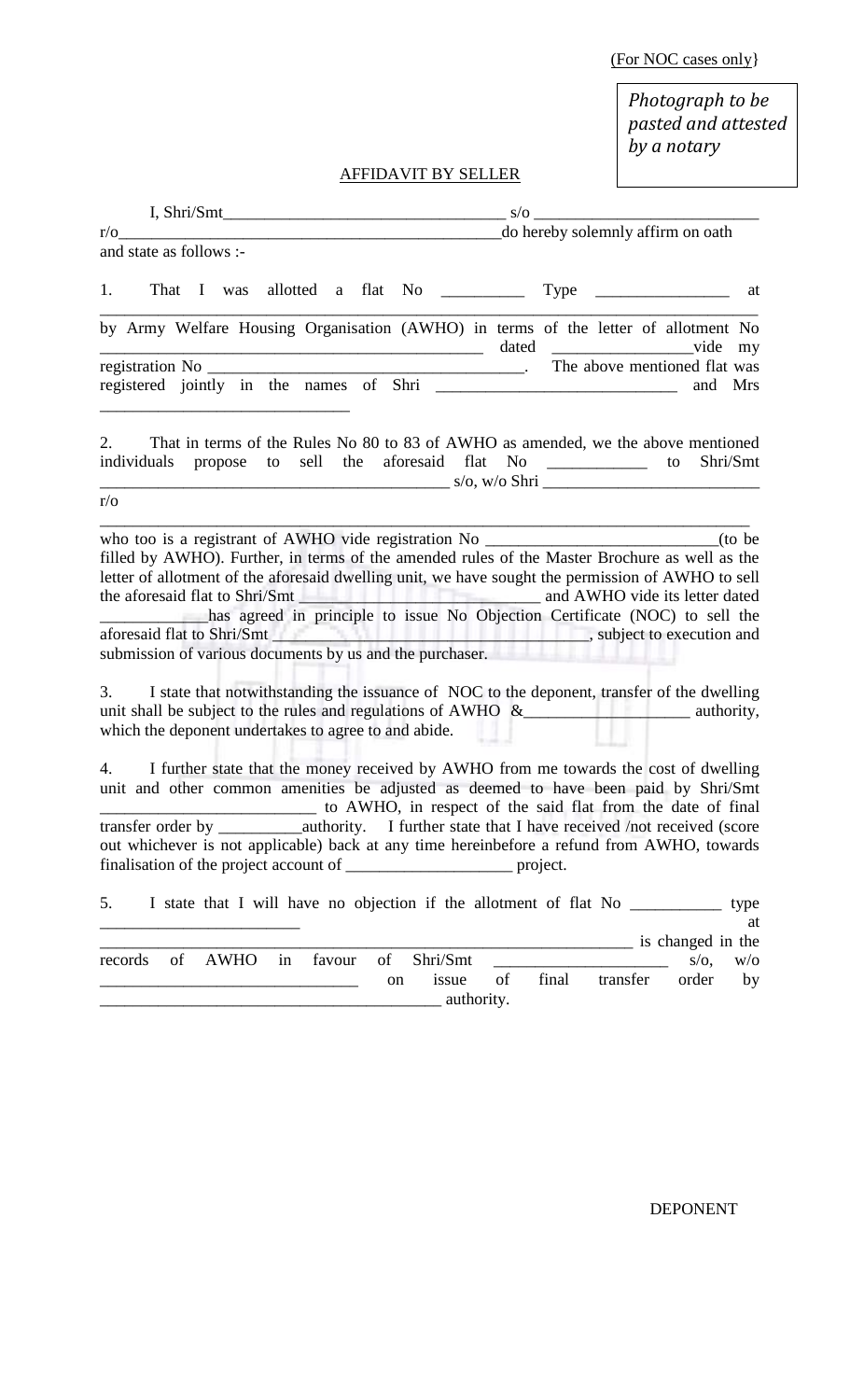6. I state that neither I nor my successors, legal heirs, assigns, attorneys or executors shall have any claim what-so-ever in respect of the title or benefit of the aforesaid flat No \_  $type \qquad \qquad \qquad \qquad \qquad \qquad \qquad \qquad \qquad \qquad \text{at}$ 

\_\_\_\_\_\_\_\_\_\_\_\_\_\_\_\_\_\_\_\_\_\_\_\_\_\_\_\_\_\_\_\_\_\_\_\_\_\_\_\_\_\_\_\_\_\_\_\_\_\_\_\_\_\_\_\_\_\_\_\_\_\_\_\_\_\_\_\_\_\_\_\_\_\_\_\_\_\_\_

and/or any refund made by AWHO hereinafter, refund of which Shri/Smt \_\_\_\_\_\_\_\_\_\_\_\_\_\_\_\_\_\_\_\_\_\_\_\_\_\_\_\_\_\_ shall be liable to receive from AWHO. I state that the aforesaid flat is free from all charges, liens, mortgages, attachments or court injunction etc. I further state that I shall indemnify and keep harmless AWHO from any claim which I may be liable/accountable on account of any of my statement/averments made in this affidavit which may be incorrect or false or any claim which I or my agents, executants, heirs or administrators may at any time lodge against AWHO to claim any profit or title in respect of the dwelling unit above.

7. I state that we shall pay to AWHO an amount of Rs 10,000/-(Rupees ten thousand only) being a sum towards service/handling charges for issue of NOC or as approved by the Executive Committee of AWHO from time to time, of the flat.

|                                   |         | <b>DEPONENT</b> |                                                                                                                               |
|-----------------------------------|---------|-----------------|-------------------------------------------------------------------------------------------------------------------------------|
| <b>VERIFICATION</b>               |         |                 |                                                                                                                               |
| Verified at<br>concealed therein. | on this | day of          | that paragraphs No 1<br>to 7 of this affidavit are true to my knowledge. No part of it is false and nothing material has been |
|                                   |         | <b>DEPONENT</b> |                                                                                                                               |
|                                   |         |                 |                                                                                                                               |

Note :- This affidavit is required to be executed on non-judicial stamp paper of Rs 10/-or value as prescribed by State Govt where executed whichever is more and to be attested by First Class Magistrate or Notary Public. Notarial stamps of Rs 5/- are to be affixed if attested by Notary Public.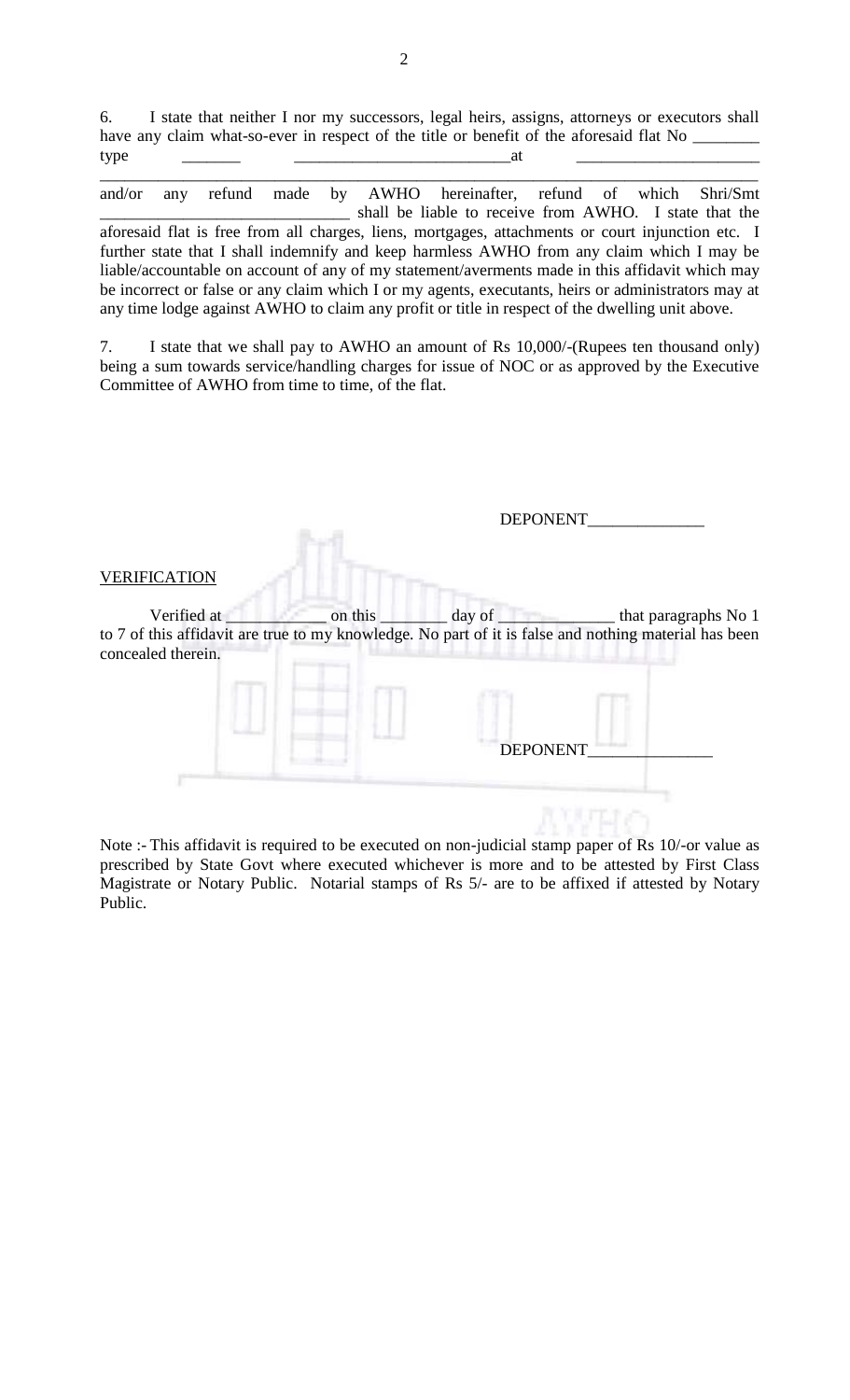(For NOC cases only}

*Photograph to be pasted and attested by a notary*

# AFFIDAVIT BY SELLER(CO-REGISTRANT)

|                  |                              | $r/\sigma$                                                                                                                                                                                                                                                                                                                                                                                                     |           |       |                         |    |     |                              |
|------------------|------------------------------|----------------------------------------------------------------------------------------------------------------------------------------------------------------------------------------------------------------------------------------------------------------------------------------------------------------------------------------------------------------------------------------------------------------|-----------|-------|-------------------------|----|-----|------------------------------|
|                  |                              | do hereby solemnly affirm on oath and state as follows :-                                                                                                                                                                                                                                                                                                                                                      |           |       |                         |    |     |                              |
| 1.<br>$r/\sigma$ |                              |                                                                                                                                                                                                                                                                                                                                                                                                                |           |       |                         |    |     |                              |
|                  |                              |                                                                                                                                                                                                                                                                                                                                                                                                                |           |       |                         |    |     |                              |
|                  |                              | by Army Welfare Housing Organisation (AWHO) in terms of the letter of allotment No                                                                                                                                                                                                                                                                                                                             |           |       | dated                   |    |     |                              |
|                  | vide<br>jointly in the names | The above mentioned flat was registered                                                                                                                                                                                                                                                                                                                                                                        | his<br>of |       | registration            |    | and | N <sub>o</sub><br><b>Mrs</b> |
| $r/\sigma$       | <b>Common Common</b>         | s/o, w/o Shri<br>filled by AWHO). Further, in terms of the amended rules of the Master Brochure as well as the<br>letter of allotment of the aforesaid dwelling unit, the above named joint registrants have sought the                                                                                                                                                                                        |           |       |                         |    |     |                              |
|                  |                              | permission of AWHO to sell the aforesaid flat to Shri/Smt _______________________<br>and AWHO vide its letter dated ____________ has agreed in principle to issue No Objection<br>Certificate (NOC) to sell the aforesaid<br>$\frac{1}{1}$ , subject to execution and submission of various                                                                                                                    |           |       | flat                    | to |     | Shri/Smt                     |
|                  |                              | documents by us and the purchaser.                                                                                                                                                                                                                                                                                                                                                                             |           |       |                         |    |     |                              |
|                  |                              | 3. I state that notwithstanding the issuance of NOC<br>shall be subject to the rules and regulations of AWHO &                                                                                                                                                                                                                                                                                                 |           |       |                         |    | to  | Shri                         |
|                  |                              | which the deponent undertakes to agree to and abide.                                                                                                                                                                                                                                                                                                                                                           |           |       |                         |    |     |                              |
| 4.               |                              | I further state that the money received by AWHO from Shri<br>towards the cost of dwelling unit and other common amenities be adjusted as deemed to have been<br>paid by Shri/Smt _______________________________ to AWHO, in respect of the said flat from the<br>date of final transfer order by __________________authority. I further state that<br>have received /not received (score out whichever is not |           |       |                         |    |     | Shri                         |
|                  |                              | applicable) back at any time hereinbefore a refund from AWHO, towards finalisation of the<br>project account of __________________________ project.                                                                                                                                                                                                                                                            |           |       |                         |    |     |                              |
|                  |                              | 5. I state that I will have no objection if the allotment of flat No _____________ type                                                                                                                                                                                                                                                                                                                        |           |       |                         |    |     | is                           |
|                  |                              | <u> Alexandro Alexandro Alexandro Alexandro Alexandro Alexandro Alexandro Alexandro Alexandro Alexandro Alexandro </u>                                                                                                                                                                                                                                                                                         | on        | issue | of final transfer order |    |     | by                           |
|                  |                              | authority.                                                                                                                                                                                                                                                                                                                                                                                                     |           |       |                         |    |     |                              |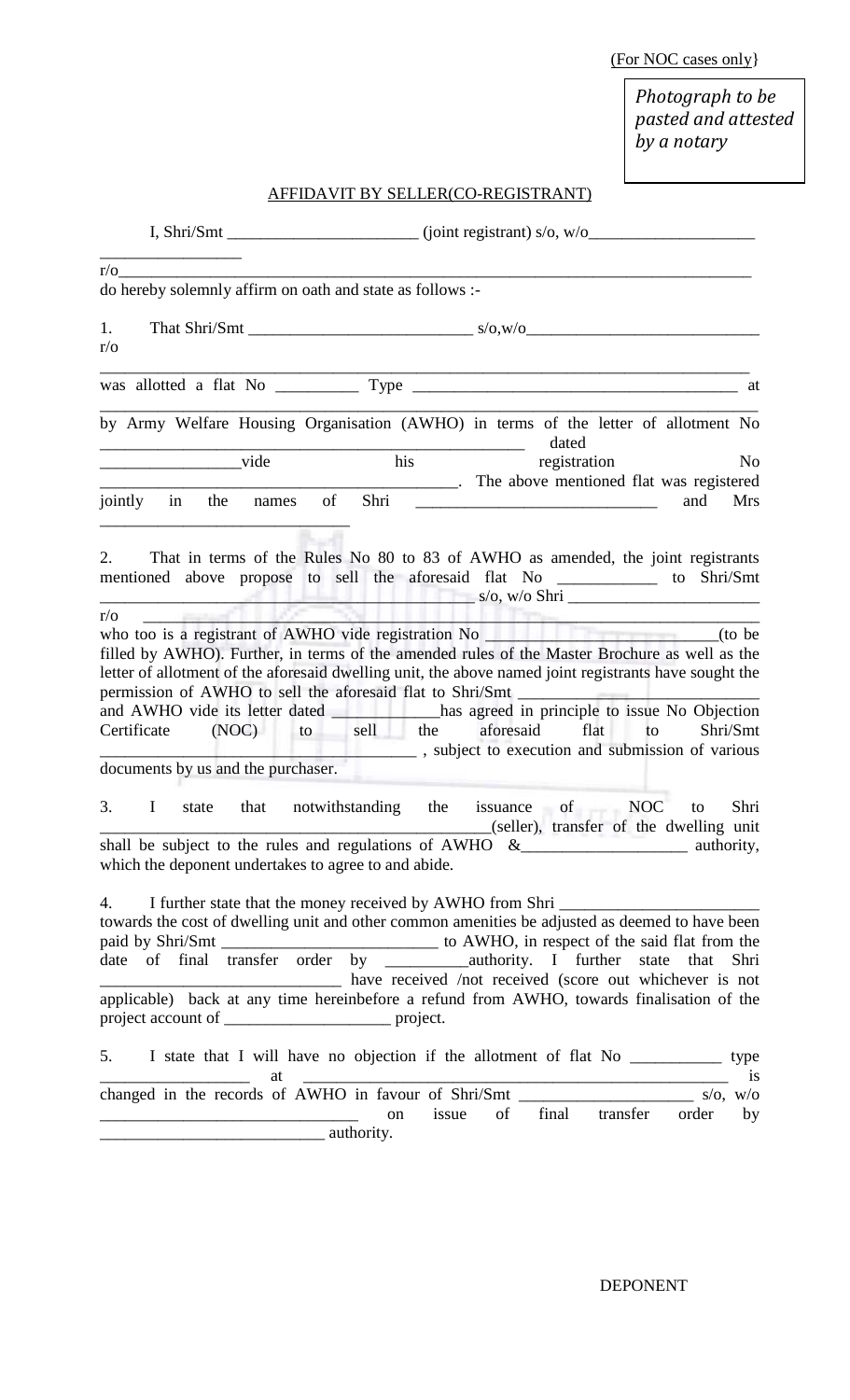6. I state that neither I nor my successors, legal heirs, assigns, attorneys or executors shall have any claim what-so-ever in respect of the title or benefit of the aforesaid flat No \_ type \_\_\_\_\_\_\_\_\_\_\_\_\_\_\_\_\_\_\_\_\_ at \_\_\_\_\_\_\_\_\_\_\_\_\_\_\_\_\_\_\_\_\_\_\_\_\_\_\_\_\_\_\_\_\_\_\_\_\_\_\_\_\_\_\_\_\_\_\_\_\_

and/or any refund made by AWHO hereinafter, refund of which Shri/Smt \_\_\_\_\_\_\_\_\_\_\_\_\_\_\_\_\_\_\_\_\_\_\_\_\_\_\_\_\_\_ shall be liable to receive from AWHO. I state that the aforesaid flat is free from all charges, liens, mortgages, attachments or court injunction etc. I further state that I shall indemnify and keep harmless AWHO from any claim which I may be liable/accountable on account of any of my statement/averments made in this affidavit which may be incorrect or false or any claim which I or my agents, executants, heirs or administrators may at any time lodge against AWHO to claim any profit or title in respect of the dwelling unit above.

7. I state that we the above mentioned joint registrants shall pay to AWHO an amount of Rs 10,000/-(Rupees ten thousand only) being a sum towards service/handling charges for issue of NOC or as approved by the Executive Committee of AWHO from time to time, of the flat.

|                                                                                                                                             |         | <b>DEPONENT</b> |  |
|---------------------------------------------------------------------------------------------------------------------------------------------|---------|-----------------|--|
| <b>VERIFICATION</b>                                                                                                                         |         |                 |  |
| Verified at<br>to 7 of this affidavit are true to my knowledge. No part of it is false and nothing incorrect has been<br>concealed therein. | on this |                 |  |
|                                                                                                                                             |         | <b>DEPONENT</b> |  |
|                                                                                                                                             |         |                 |  |

Note :- This affidavit is required to be executed on non-judicial stamp paper of Rs 10/-or value as prescribed by State Govt where executed whichever is more and to be attested by First Class Magistrate or Notary Public. Notarial stamps of Rs 5/- are to be affixed if attested by Notary Public.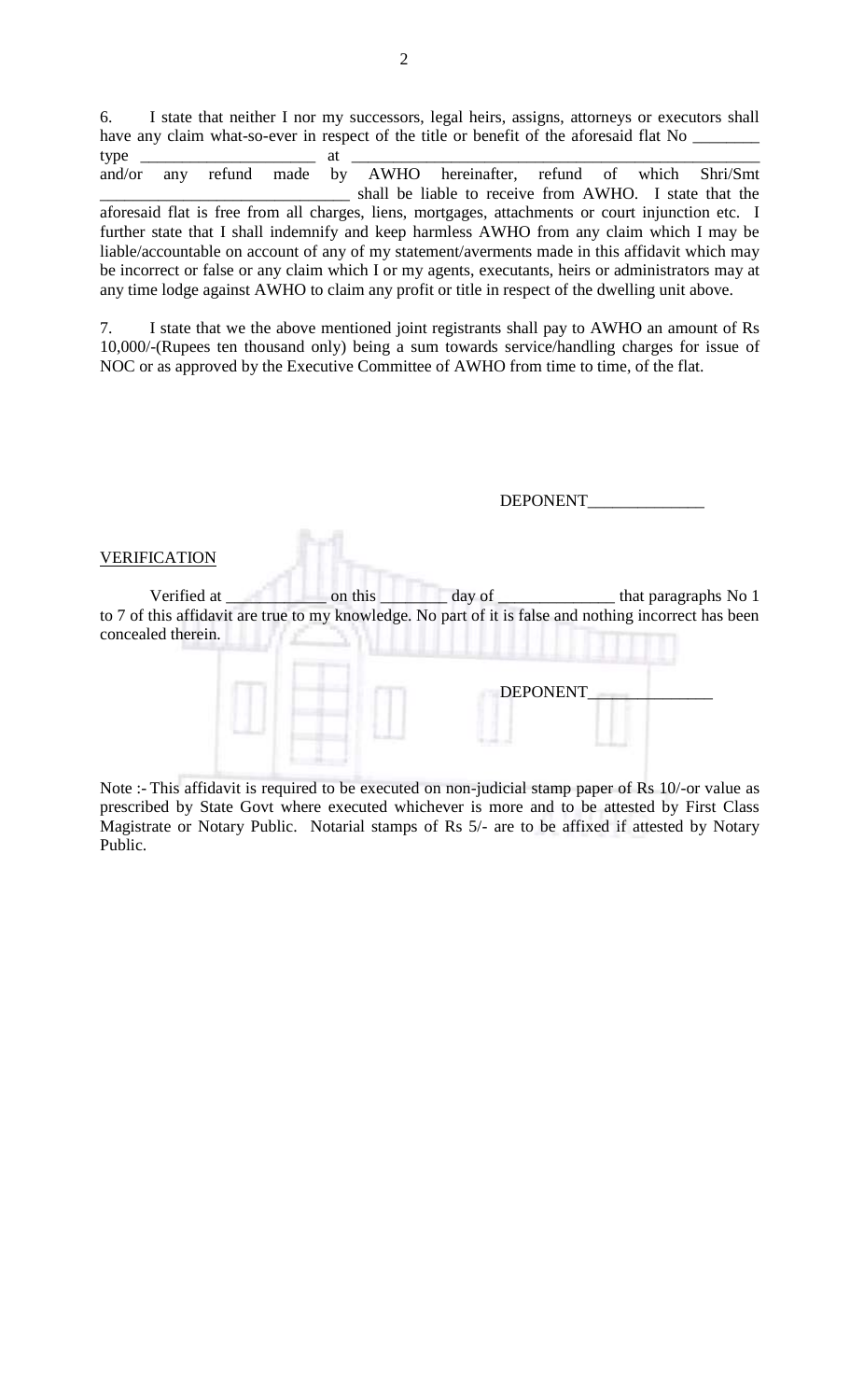For NOC cases only

*Photograph to be pasted by both allottee & co-allotte when DU registered jointly and attested by a notary*

#### INDEMNITY BOND BY SELLER

|            | THE INDENTURE is executed this the ________ day of _____________ by Shri/Smt                                                                                                               |                                                   |  |  |                                                           |                |
|------------|--------------------------------------------------------------------------------------------------------------------------------------------------------------------------------------------|---------------------------------------------------|--|--|-----------------------------------------------------------|----------------|
|            | s/o, w/o                                                                                                                                                                                   |                                                   |  |  |                                                           |                |
| $r/\sigma$ |                                                                                                                                                                                            |                                                   |  |  |                                                           | and            |
|            | $Mrs$ r/o r/o r/o r/o                                                                                                                                                                      |                                                   |  |  |                                                           |                |
|            | society registered under the Societies Registration Act, having its head office at Room No 301,<br>South Hutments, Kashmir House, Rajaji Marg, New Delhi, hereinafter referred to as AWHO. | in favour of Army Welfare Housing Organisation, a |  |  |                                                           |                |
|            |                                                                                                                                                                                            |                                                   |  |  |                                                           |                |
|            |                                                                                                                                                                                            |                                                   |  |  |                                                           | was            |
|            |                                                                                                                                                                                            |                                                   |  |  |                                                           | at             |
| Welfare    |                                                                                                                                                                                            | Housing Organisation vide its letter of allotment |  |  | by Army<br>dated ____________________vide registration No | N <sub>0</sub> |
|            | AND WHEREAS the flat was registered jointly in names of                                                                                                                                    |                                                   |  |  |                                                           |                |
|            | WHEREAS in terms of the Rule No 80 to 83 of AWHO Master Brochure as amended, we                                                                                                            |                                                   |  |  |                                                           |                |
|            | the above named joint registrant propose to sell the aforesaid flat No _________ Type                                                                                                      |                                                   |  |  |                                                           |                |
|            |                                                                                                                                                                                            | $\frac{1}{s}$ to Shri/Smt s/o, w/o                |  |  |                                                           |                |
|            | $Sh$ $r/o$                                                                                                                                                                                 |                                                   |  |  |                                                           |                |
|            | AND WHEREAS AWHO vide its letter No<br>submission of documents by ourselves and the purchaser.                                                                                             |                                                   |  |  |                                                           |                |

AND WHEREAS we state that notwithstanding the issuance of NOC to the deponents, transfer of the dwelling unit shall be subject to the rules and regulations of AWHO & abide.

AND WHEREAS the amount of money which was received from me by AWHO as value of my allotted flat be adjusted as deemed to have been paid by Shri/Smt \_\_\_\_\_\_\_\_\_\_\_\_\_\_\_\_\_\_\_\_\_\_\_\_\_\_\_\_ to AWHO in respect of the aforesaid dwelling unit from the date of final transfer order by \_\_\_\_\_\_\_\_\_\_\_\_\_\_\_\_authority. We further state that we shall have no claim whatsoever of any type, in future against AWHO. We further state that we have received/not received (score out whichever is not applicable) at any time hereinbefore, any refund from AWHO, towards finalisation of the project account of \_\_\_\_\_\_\_\_\_\_\_\_\_\_\_\_\_\_\_\_\_\_\_\_\_\_\_\_\_ project.

AND WHEREAS, we will have no objection if the allotment of the said flat earlier allotted to Shri/Smt\_\_\_\_\_\_\_\_\_\_\_\_\_\_\_\_\_\_\_\_\_\_\_\_\_\_\_\_\_\_\_ be revoked/cancelled and the same be transferred/allotted in the records of AWHO in favour of Shri/Smt \_\_\_\_\_\_\_\_\_\_\_\_\_\_\_\_\_\_\_\_\_\_\_\_\_\_\_\_ on issue of final transfer order by\_\_\_\_\_\_\_\_\_\_\_\_\_\_\_\_\_\_\_\_

EXECUTANT (1)

EXECUTANT (2)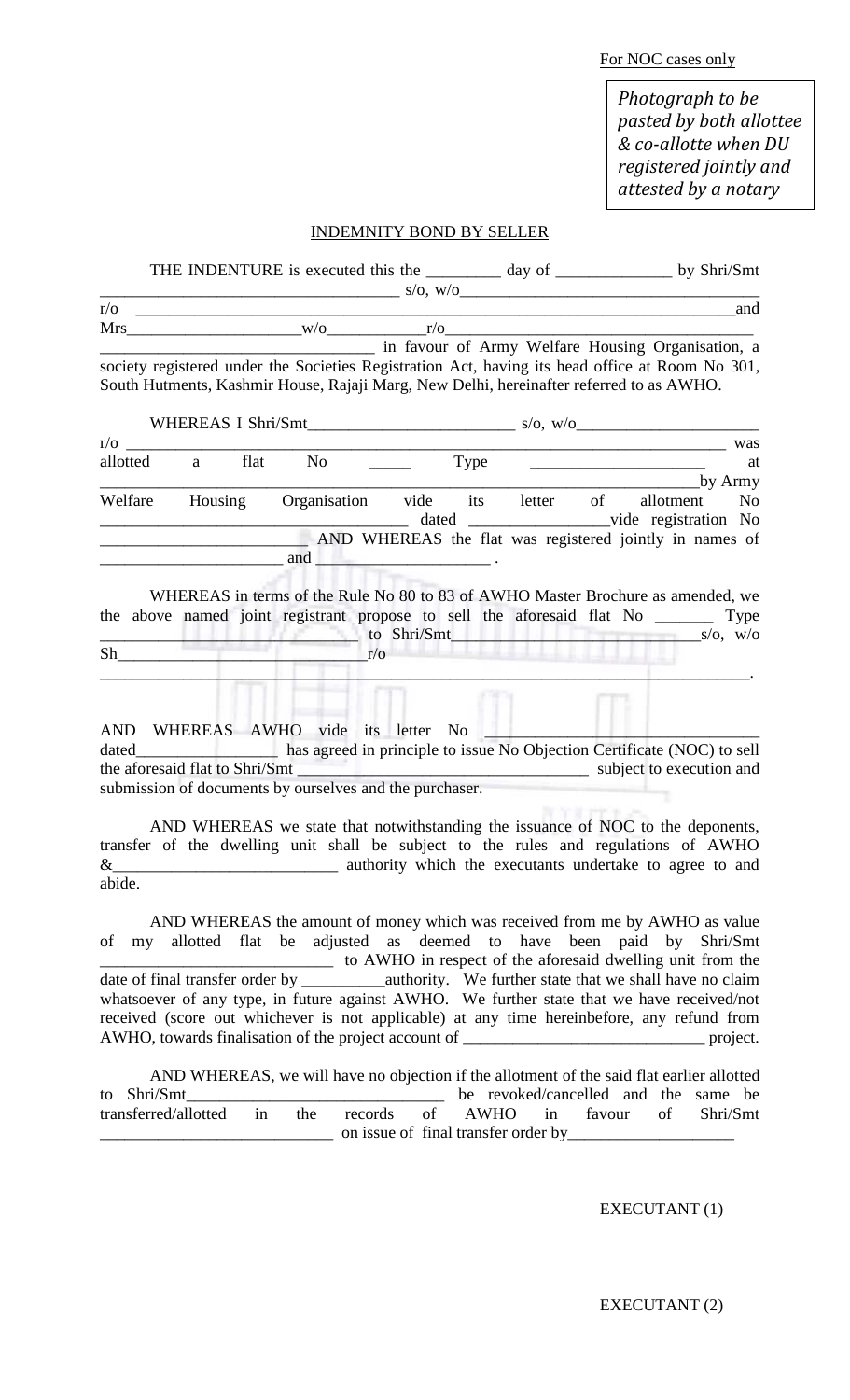AND WHEREAS, neither we, nor our successors, legal heirs, assigns, attorneys, executors or administrators shall have any claim whatsoever in respect of the title or benefit(s) or the aforesaid flat No \_\_\_\_\_\_\_\_\_ Type \_\_\_\_\_\_\_\_\_\_\_\_\_\_\_\_\_\_\_\_\_\_ at made by AWHO hereinafter, refund of which Shri/Smt refund made by AWHO hereinafter, refund of which Shri/Smt shall be liable to receive from AWHO. We state that the aforesaid flat is free from all charges, liens, mortgages, attachments or courts injunctions etc of any type.

NOW THESE presents witness that in pursuance thereto we hereby agree always to indemnify and keep harmless Army Welfare Housing Organisation from any claim which Shri/Smt \_\_\_\_\_\_\_\_\_\_\_\_\_\_\_\_\_\_\_\_\_\_\_\_\_\_\_\_\_\_\_\_\_ his agents, assigns, executors, heirs or any agents, may at any time institute against AWHO to claim any benefit or title in respect of the dwelling units mentioned above.

IN WITNESS WHEREOF, the executants above named has signed this indenture on the day, date and year as already mentioned herein above.



Note :- This Indemnity Bond is required to be executed on non-judicial stamp paper of Rs 100/-or value as prescribed by State Govt where executed whichever is more and to be attested by First Class Magistrate or Notary Public. Notarial stamps of Rs 5/- are to be affixed if attested by Notary Public.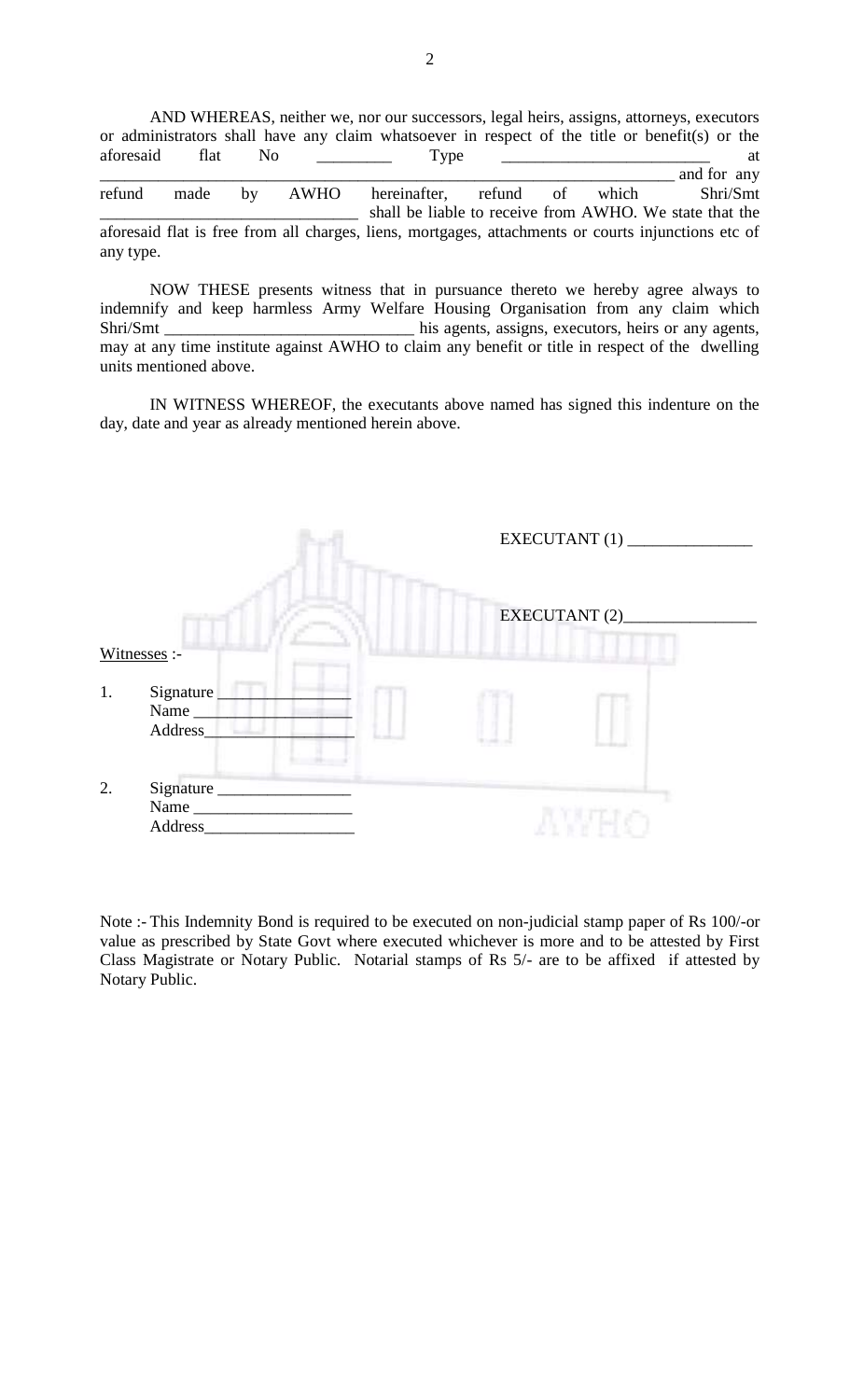(For NOC Cases only)

*Photograph to be pasted and attested by a notary*

# AFFIDAVIT BY PURCHASER

| $r/\sigma$                                                          | do hereby solemnly                                                                                                                                              |
|---------------------------------------------------------------------|-----------------------------------------------------------------------------------------------------------------------------------------------------------------|
| affirm on oath and state as follows :-                              |                                                                                                                                                                 |
| 1.<br>That Shri/Smt                                                 | (seller) was allotted a flat No                                                                                                                                 |
|                                                                     | at                                                                                                                                                              |
| <u> 1989 - Johann Stein, mars an deus Amerikaansk kommunister (</u> | in terms of the letter of allotment                                                                                                                             |
| No                                                                  | dated ___________ vide membership No                                                                                                                            |
| with AWHO.                                                          |                                                                                                                                                                 |
| 2.                                                                  | That in terms of the rule No 80 to 83 of Master Brochure as amended, Shri/Smt<br>proposed to sell the aforesaid flat<br>N <sub>o</sub>                          |
| Type                                                                | deponent<br>Shri/Smt<br>the<br>to                                                                                                                               |
|                                                                     | who too is the member of the AWHO vide membership                                                                                                               |
|                                                                     |                                                                                                                                                                 |
|                                                                     | Master Brochure rules as well as the letter of allotment of the aforesaid dwelling unit, Shri/Smt<br>has sought the permission of AWHO to sell the aforesaid    |
|                                                                     | AWHO vide its letter dated                                                                                                                                      |
|                                                                     | has agreed in principle to issue No Objection Certificate (NOC) to sell the                                                                                     |
| aforesaid flat.                                                     |                                                                                                                                                                 |
| 3.                                                                  | I state that notwithstanding the issuance of the NOC to<br>Shri/Smt<br>transfer of the dwelling unit shall be subject to the rules and<br>regulations of AWHO & |
| ---<br>to and abide.                                                |                                                                                                                                                                 |
|                                                                     |                                                                                                                                                                 |
| 4.                                                                  |                                                                                                                                                                 |
|                                                                     | cost of the flat. It therefore be deemed that the money received by AWHO from Shri/Smt                                                                          |
|                                                                     | has been paid by me to AWHO, I further state the Shri/Smt                                                                                                       |
|                                                                     | has/has not received (score out which is not applicable) the                                                                                                    |
| refund sum on account of project finalization from AWHO.            |                                                                                                                                                                 |
| 5.<br>at                                                            | I state that I have no objection if the allotment of flat No                                                                                                    |
|                                                                     |                                                                                                                                                                 |
|                                                                     | the same be transferred/allotted in the records of the AWHO in my name on issue of final transfer                                                               |
| order by<br><b>Example 2</b> authority.                             |                                                                                                                                                                 |

DEPONENT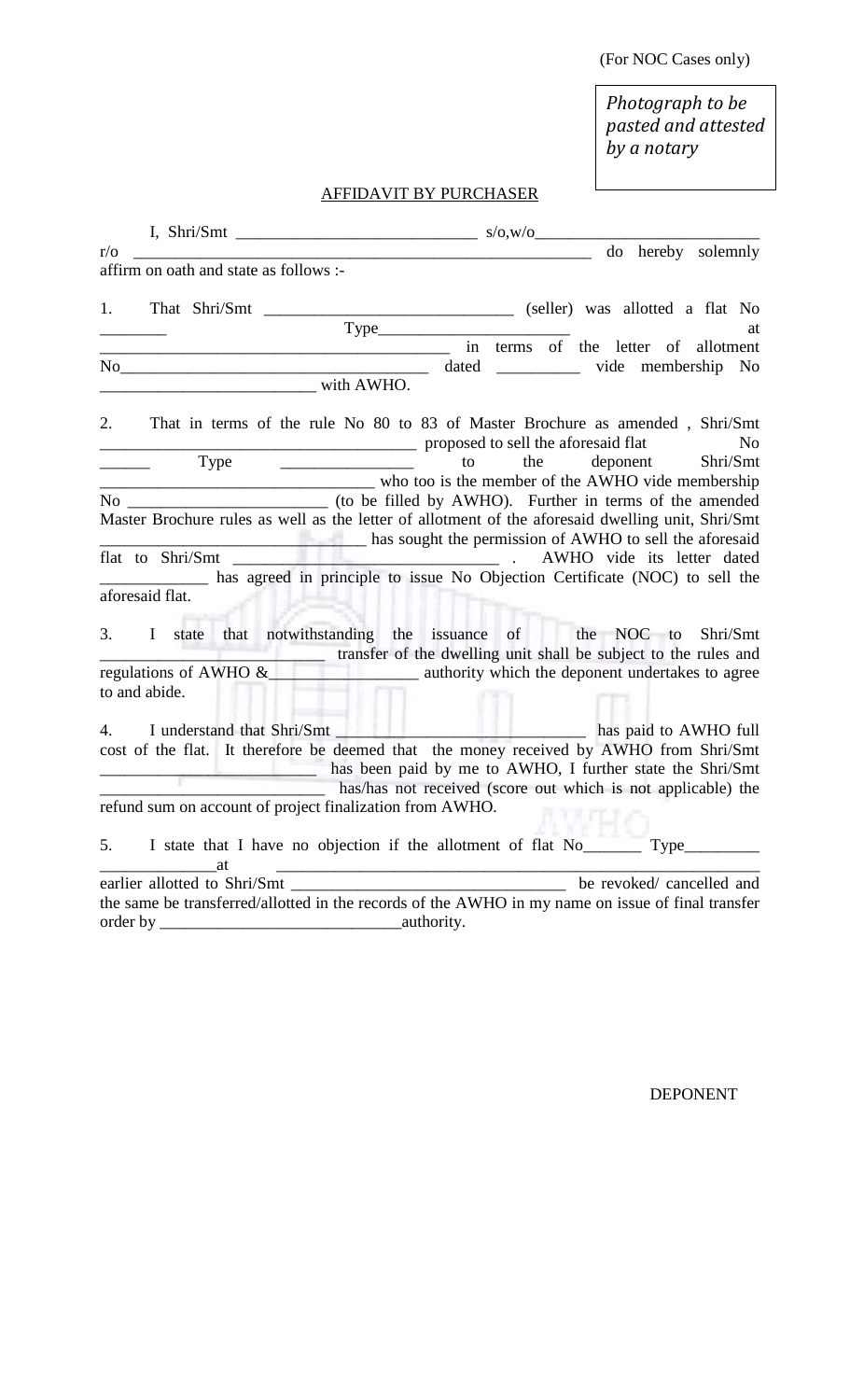6. I further state that on proper scrutiny/enquiries made by me and to my knowledge I am fully satisfied with the layout design and structural stability of the flat and the aforesaid flat is free from all charges. liens, mortgages, attachments, or court injunctions etc. I further state that I shall indemnify AWHO of any statement/averment etc which may be discovered to be incorrect or false, or any, claim which Shri/Smt \_\_\_\_\_\_\_\_\_\_\_\_\_\_\_\_\_\_\_\_\_\_\_\_\_\_\_\_\_\_\_\_\_ may make against AWHO pursuant to the transfer of the flat No

7. I undertake to pay transfer charges, if any demanded by land allotting authority at a later date.

#### DEPONENT

#### VERIFICATION

Verified at \_\_\_\_\_\_\_\_\_\_\_\_\_\_\_\_\_\_\_ on this \_\_\_\_\_\_\_\_\_\_\_\_\_\_\_\_\_\_\_\_\_\_\_\_\_\_\_\_\_\_\_\_\_\_ day of \_\_\_\_\_\_\_\_\_\_\_\_\_ that paragraphs 1 to 7 of this affidavit are true to my knowledge. No part of it is false and nothing material has been concealed therein.



Note :-This affidavit is required to be executed on non-judicial stamp paper of Rs 10/- or value as prescribed by State Govt where executed whichever is more and to be attested by First Class Magistrate or Notary Public. Notarial stamps of Rs 5/- are to be affixed if attested by Notary Public.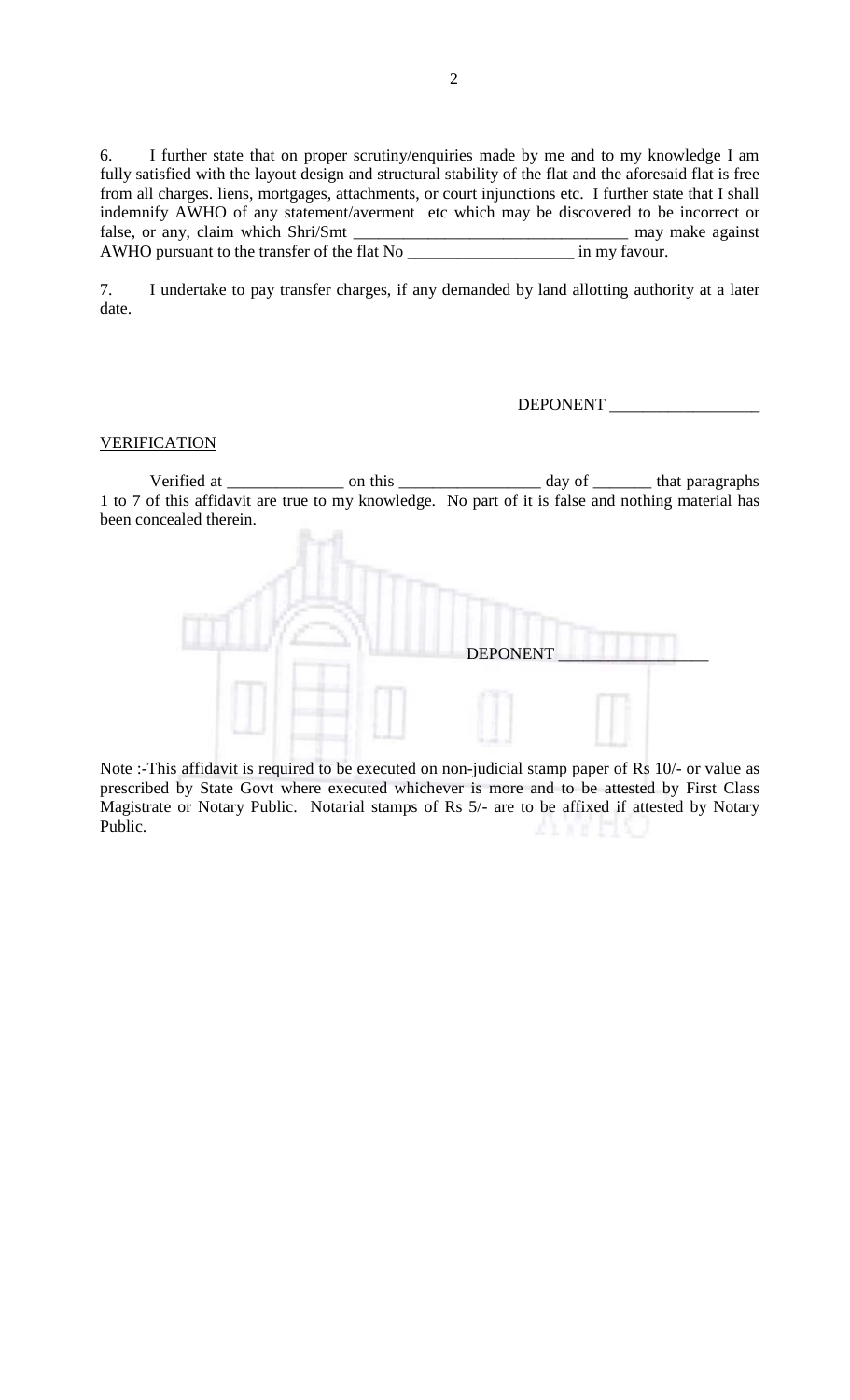(For NOC cases only)

*Photograph to be pasted and attested by a notary*

#### INDEMNITY BOND BY PURCHASER

|                                                                                            | THIS INDENTURE is executed this the ______ day of _______________________________ |      |     |        |    | by Shri/Smt             |    |
|--------------------------------------------------------------------------------------------|-----------------------------------------------------------------------------------|------|-----|--------|----|-------------------------|----|
|                                                                                            |                                                                                   |      |     |        |    |                         |    |
| $r/\sigma$                                                                                 |                                                                                   |      |     |        |    |                         |    |
| in favour of Army Welfare Housing Organisation (AWHO), a society registered under the      |                                                                                   |      |     |        |    |                         |    |
| Societies Registration Act, having its head office at Room No 301, South Hutments, Kashmir |                                                                                   |      |     |        |    |                         |    |
| House, Rajaji Marg, New Delhi, hereinafter referred to as AWHO.                            |                                                                                   |      |     |        |    |                         |    |
|                                                                                            |                                                                                   |      |     |        |    |                         |    |
|                                                                                            |                                                                                   |      |     |        |    | $s/\sigma$ , $w/\sigma$ |    |
|                                                                                            |                                                                                   |      |     |        |    |                         |    |
| allotted<br>was                                                                            | flat No <u>the same</u>                                                           |      |     |        |    |                         | at |
|                                                                                            |                                                                                   |      |     |        |    |                         | by |
| Welfare<br>Housing<br>Army                                                                 | Organisation,                                                                     | vide | its | letter | of | allotment               |    |
| No 1                                                                                       | dated                                                                             |      |     | vide   |    | registration No         |    |
|                                                                                            |                                                                                   |      |     |        |    |                         |    |

WHEREAS in terms of the Rules 80 to 83 the Master Brochure I propose to buy the aforesaid flat No \_\_\_\_\_\_\_\_\_ Type\_\_\_\_\_\_\_. AND WHEREAS in terms of the Master Brochure as well as letter of allotment dated \_\_\_\_\_\_\_\_\_\_\_\_\_\_\_\_\_\_\_\_\_\_ the seller has sought the permission of AWHO to sell the aforesaid flat to me.

AND WHEREAS AWHO vide its letter No

dated \_\_\_\_\_\_\_\_\_\_\_\_\_ has agreed in principle to issue No Objection Certificate (NOC) to sell the aforesaid flat subject to submission of some documents by myself and the seller and WHEREAS I state that Shri/Smt \_\_\_\_\_\_\_\_\_\_\_\_\_\_\_\_\_\_\_\_\_\_\_\_\_\_\_\_\_\_\_\_\_has paid to AWHO for allotment of aforesaid flat and that the amount of money which was received by AWHO from the seller shall be deemed to have been paid by me to AWHO in respect of the aforesaid dwelling unit. I further state that I shall have no claim what-so-ever of any type in future against the AWHO.

AND WHEREAS I will have no objection if the allotment of the said flat earlier allotted to Shri/Smt \_\_\_\_\_\_\_\_\_\_\_\_\_\_\_\_\_\_\_\_\_\_\_\_\_\_\_\_\_\_\_\_\_\_\_\_ is revoked/cancelled and the same is transferred/allotted in the records of AWHO in my favour i.e.\_\_\_\_\_\_\_\_\_\_\_\_\_\_\_\_\_\_\_\_ on issue of final transfer order by \_\_\_\_\_\_\_\_\_\_\_\_\_\_\_\_\_\_\_\_\_\_\_.

EXECUTANT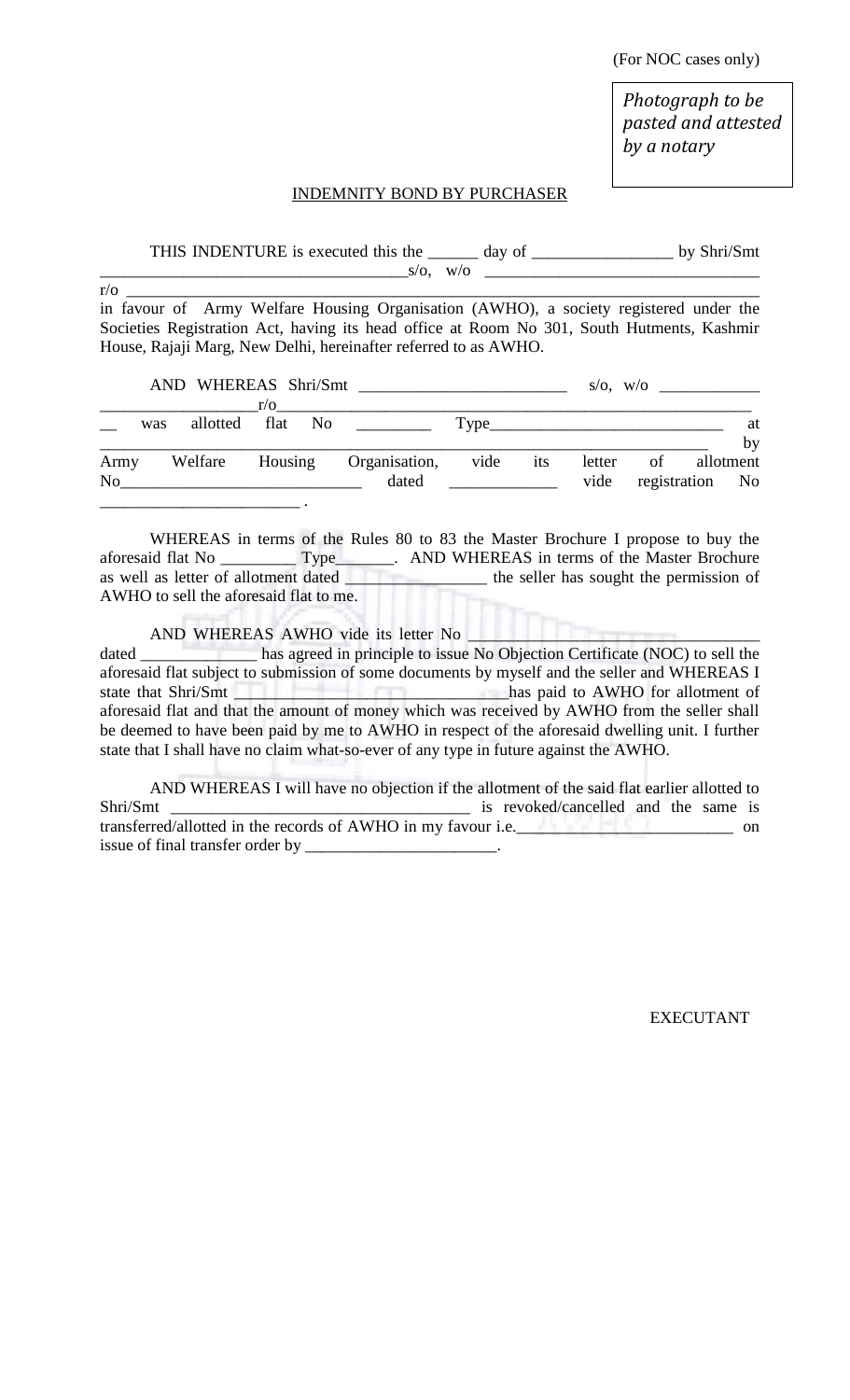NOW THESE PRESENT WITNESS that in pursuance thereto I hereby agree always to indemnify and keep harmless Army Welfare Housing Organisation from any claim which Shri/Smt \_\_\_\_\_\_\_\_\_\_\_\_\_\_\_\_\_\_\_\_\_\_\_\_\_\_\_\_\_\_\_\_\_ or his agents, assigns, executor, heirs or administrators or myself may at any time institute against AWHO to claim any benefits or title in respect of the transfer of the dwelling unit mentioned above to me.

I undertake to pay transfer charges and/or any other charges demanded by land allotting authority at a later date.

IN WITNESS WHEREOF, the executants above name has signed this indenture on the day, date and year mentioned herein above.

|    |                    |  | EXECUTANT |  |
|----|--------------------|--|-----------|--|
|    | WITNESSES :-       |  |           |  |
| 1. | Signature_<br>Name |  |           |  |
|    | Address_           |  |           |  |
| 2. | Signature          |  |           |  |
|    | Name_              |  |           |  |
|    | Address            |  |           |  |
|    |                    |  |           |  |

Note :- This Indemnity Bond is required to be executed on non-judicial stamp paper of Rs 100/or value as prescribed by state Govt where executed whichever is more and to be attested by First Class Magistrate or Notary Public. Notarial stamps of Rs 5/- are to be affixed if attested by Notary Public.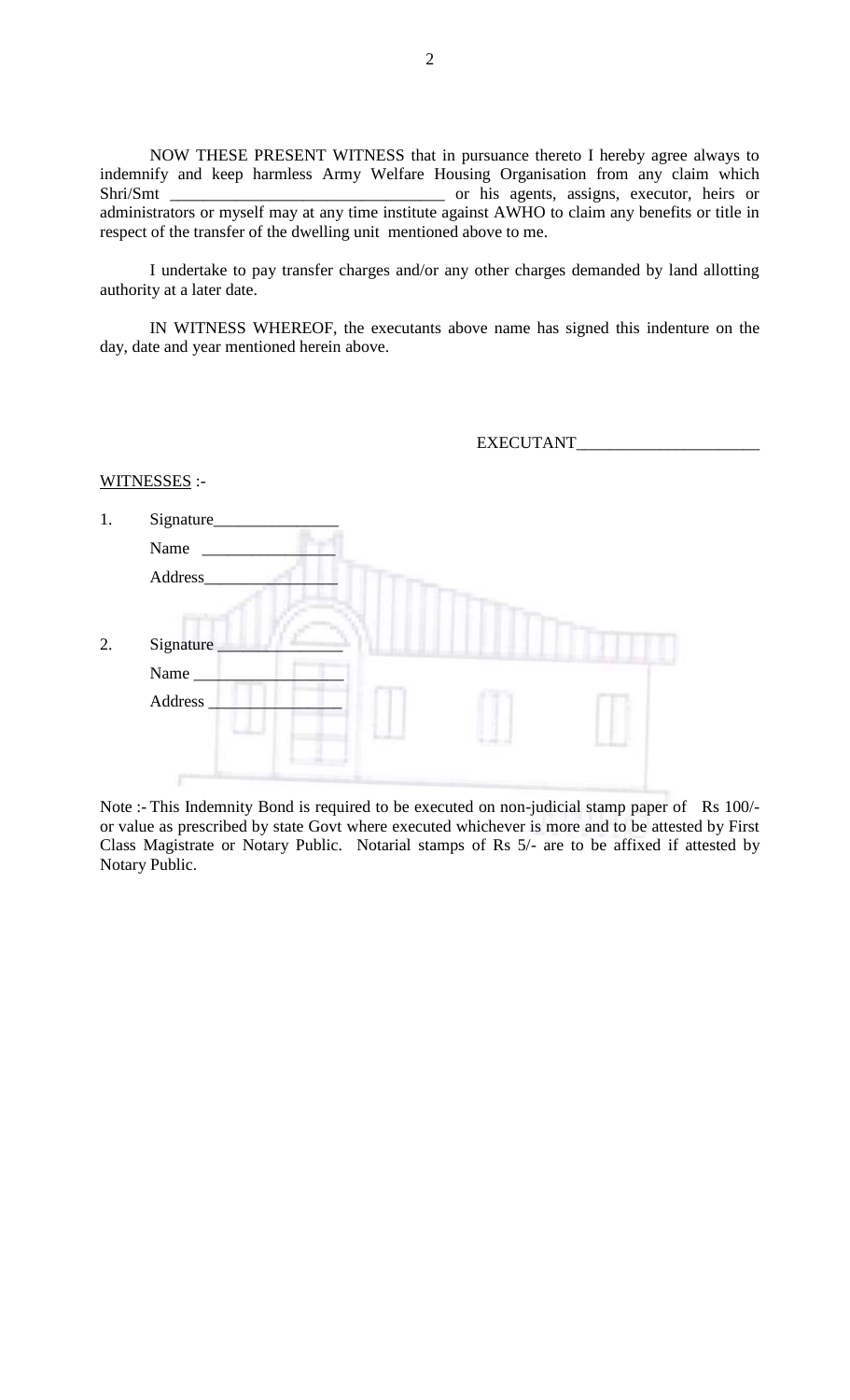For NOC cases only

*Photograph to be pasted and attested by a notary*

## AFFIDAVIT BY PURCHASER (PROPERTY STATUS)

| I, No   |         | Rank                                                 |     | Name  |      |                                     |            |
|---------|---------|------------------------------------------------------|-----|-------|------|-------------------------------------|------------|
| aged    |         | S/O                                                  |     |       |      |                                     | $r/\Omega$ |
|         |         |                                                      |     |       |      | a member of Army                    |            |
| Welfare | Housing | Organisation,                                        | New | Delhi | vide | Registration                        | No         |
|         |         |                                                      |     |       |      | (to be filled by $AWHO$ ) do hereby |            |
|         |         | solemnly affirm and declare on oath as under $\cdot$ |     |       |      |                                     |            |

solemnly affirm and declare on oath as under :-

1. That my property status as on the date of signing of the present affidavit is as under :-

- (a) Place, Tehsil, Distt, State
- (b) Type of property/plot or flat ( Write Nil if no property).
- (c) Name of owner
- (d) Size of plot
- (e) Individual share in case joint property
- (f) Remarks whether residential or commercial

2. That I am not member of any other such organization of any service (applicable to medical officers only) for the purpose of acquiring residential property.

3. That the information relating to the property status given in para 1 includes the particulars relating to the property status of my spouse, minor children and/or dependent children as well.

4. That my permanent residential address is  $\qquad$ 

5. That I retired from Army Service on \_\_\_\_\_\_\_\_\_\_\_\_\_\_ and that my permanent residential address on retirement as intimated to Adjutant General's branch/Records Office as \_\_\_\_\_\_\_\_\_\_\_\_\_\_\_\_\_\_\_\_\_\_\_\_\_\_\_\_\_\_\_\_\_\_\_\_\_\_\_\_\_\_\_\_.

6. That except the property, the particulars of which have been submitted in para 1, I, my spouse or any minor or dependent children do not have any other residential property, including residential plot of land at any other place.

7. That if the house/flat for which I registered is allotted the net total vacant land, will not exceed the ceiling laid down in the Urban land (Ceiling and Regulation) Act 1970.

8. That I or my spouse have not applied for/taken possession of any other dwelling units constructed by AWHO.

9. In case I acquire any immovable property on or after this date, I shall inform the Managing Director AWHO about it, alongwith full details.

DEPONENT\_\_\_\_\_\_\_\_\_\_\_\_\_\_\_\_\_\_\_\_\_

#### VERIFICATION

Verified at \_\_\_\_\_\_\_\_ on this \_\_\_\_\_\_\_\_\_\_ day of \_\_\_\_\_\_\_\_\_\_ that the contents of the above affidavit are true to the best of my knowledge. No part of this is wrong and nothing material has been concealed therein.

DEPONENT\_\_\_\_\_\_\_\_\_\_\_\_\_\_\_\_\_\_\_\_\_\_\_

Note :- This affidavit is required to be executed on non-judicial stamp paper of Rs 10/- or value as prescribed by State Govt where executed whichever is more and to be attested by First Class Magistrate or Notary Public. Notarial stamps of Rs 5/- are to be affixed if attested by Notary Public.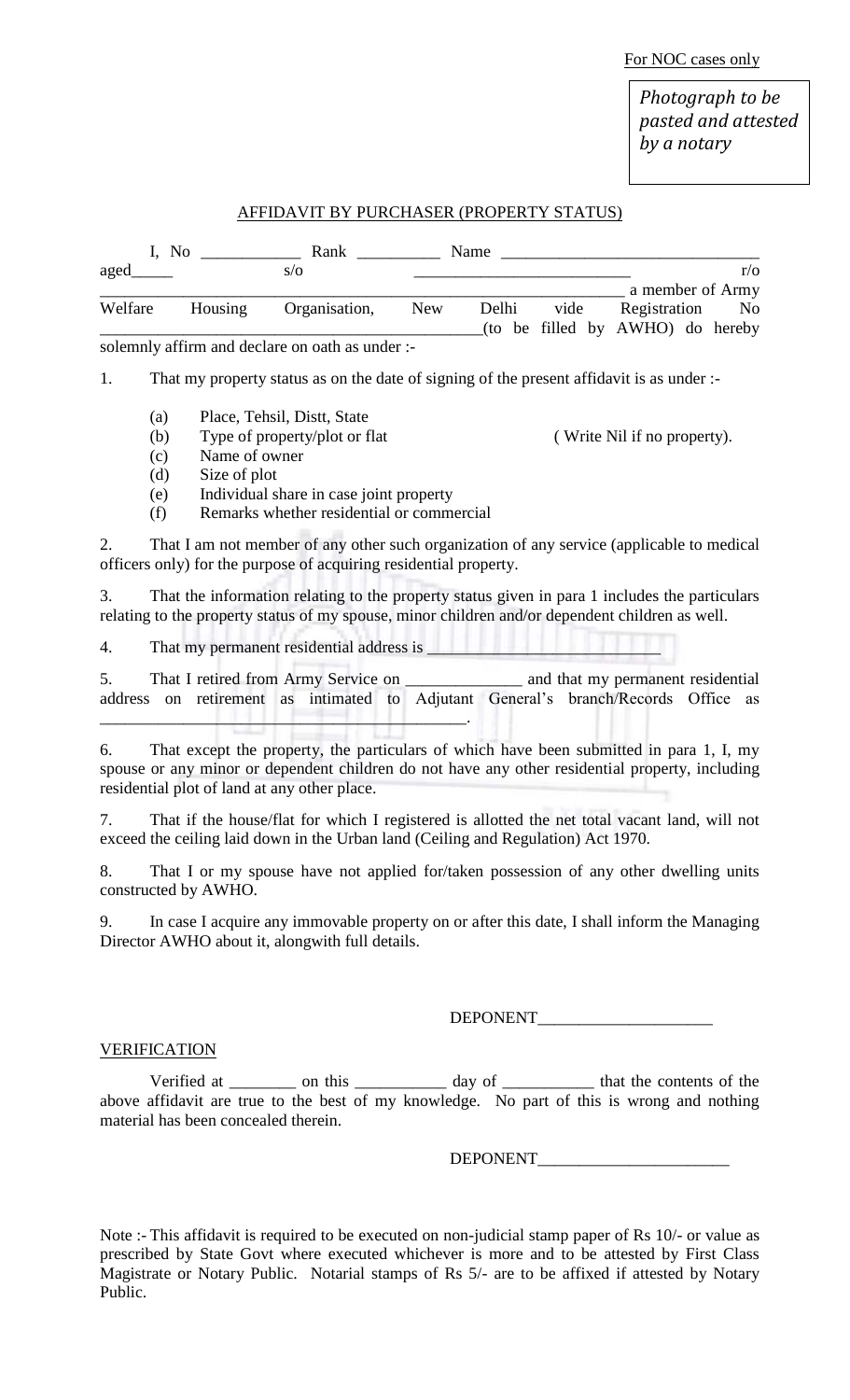(For NOC cases only)

*Photograph to be pasted and attested by a notary*

### UNDERTAKING BY PURCHASER

1. Whereas I, Shri/Smt  $s/\sigma$ , w/o r/o\_\_\_\_\_\_\_\_\_\_\_\_\_\_\_\_\_\_\_\_\_\_\_\_\_\_\_\_\_\_\_\_\_\_\_\_\_\_\_\_\_\_\_\_\_\_\_\_\_\_\_\_\_\_\_\_\_\_\_\_\_\_\_\_\_\_\_\_\_\_\_\_\_\_\_\_ in an application made to the AWHO for purchase of flat bearing No\_\_\_\_\_\_\_\_ at \_\_\_\_\_\_\_\_\_\_\_\_\_\_floor situated in Sector\_\_\_\_\_\_\_\_\_\_\_\_\_\_\_\_\_\_\_\_\_\_\_\_\_\_\_\_\_\_\_\_ (hereinafter

called the flat/DU).

2. AND WHEREAS, in my own interest, I have applied to AWHO for the possession and immediate occupation of the flat before the completion of the various formalities required to be performed by me pending execution and registration of the documents provided in the regulations of AWHO.

3. I, Shri/Smt  $\qquad \qquad$  s/o, w/o

r/o\_\_\_\_\_\_\_\_\_\_\_\_\_\_\_\_\_\_\_\_\_\_\_\_\_\_\_\_\_\_\_\_\_\_\_\_\_\_\_\_\_\_\_\_\_\_\_\_\_\_\_\_\_\_\_\_\_\_\_\_\_\_\_\_\_\_\_\_\_\_\_\_\_\_\_\_ hereby undertake that in the event of the possession of the flat allotted being given to me earlier, I accept/agree and shall abide by all the terms and conditions that are set forth in the Master Brochure as amended, booking and allotment letter and all such rules, regulations and bye-laws as amended by AWHO from time to time. I also undertake to abide by the following terms and conditions of allotment :-

(a) That I will not sublet, assign on part with any part of premises, allotted to me, except by way of proper legal tenancy for a period not exceeding five years.

(b) That no additions and alterations in the DU including Car Garage (CG)/ Scooter Garage (SG) shall be made by me without prior permission in writing from the AWHO and the local Municipal/Civil authorities nor the flat will be used for any purpose other than residential purpose or amalgamated with any other dwelling units and it will not be sub divided.

(c) That stair case, passages, road and other common area/convenience will be utilized by me alongwith other allottees of the flats and that I have no exclusive right to their use, I will use these without causing any inconvenience to other users.

(d) That portions of the land not allotted to me in the residential scheme have either been allotted to some one also or kept reserved for "common use and services" which shall be managed by the registered cooperative society of which I am/will be a constituent part, I shall in no way encroach upon the common portion of land area and services. All unauthorized encroachments are liable to be removed at my cost without any notice whatsoever.

(e) That the flat including car garage/scooter garage/extended car garage/ open spaces (as applicable) is meant to be used only for residential purposes by me, my family or by tenant and that laws of the Municipal Corporation/ Authorities concerned and bye-laws of the cooperative society/in this behalf, would be complied with by me. I will not use my flat including CG/SG/Open Parking space for commercial purposes.

(f) I am satisfied with my account position and the cost of the dwelling unit as reflected in the FSA issued by HQ AWHO as also with further recoveries made on account of interest on delayed payment (as applicable). I have no queries/ claims with regard to break down of cost, or any other claim in this regard. I also undertake to pay within one month of demand any additional amount if demanded by AWHO as a result of discrepancies observed during reconciliation/audit of account pertaining to DU allotted to me by AWHO or any demand, if made by land allotting authority.

ALLOTTEE\_\_\_\_\_\_\_\_\_\_\_\_\_\_